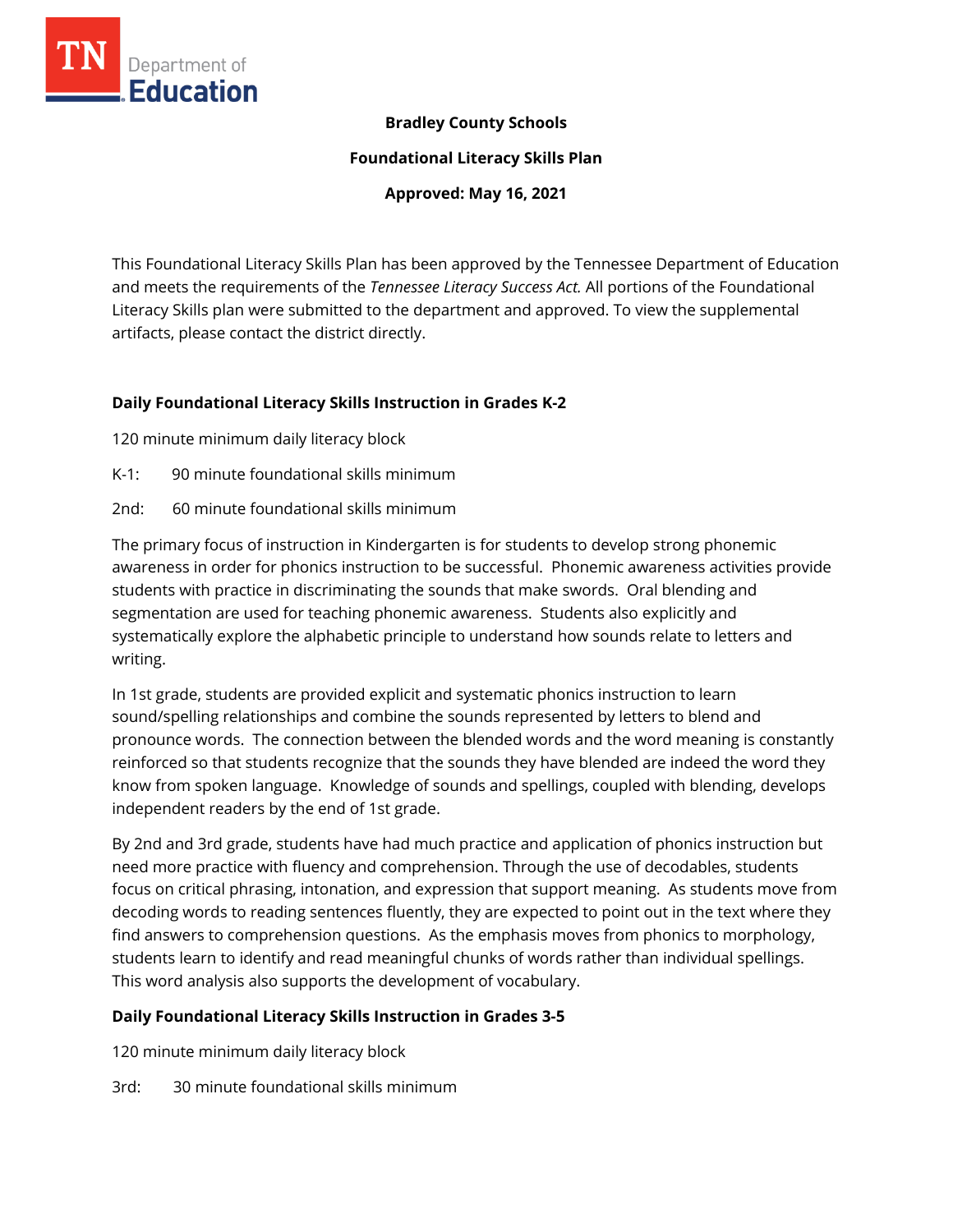Department of Education

4th-5th: 20 minute foundational skills minimum

By 2nd and 3rd grade, students have had much practice and application of phonics instruction but need more practice with fluency and comprehension. Through the use of decodables, students focus on critical phrasing, intonation, and expression that support meaning. As students move from decoding words to reading sentences fluently, they are expected to point out in the text where they find answers to comprehension questions. As the emphasis moves from phonics to morphology, students learn to identify and read meaningful chunks of words rather than individual spellings. This word analysis also supports the development of vocabulary.

As students have more practice with morphology in 4th and 5th grades, they apply their word knowledge to unfamiliar words to expand their vocabulary and understand multisyllabic words.

#### **Approved Instructional Materials for Grades K-2**

McGraw Hill - K-5 Wonders

#### **Approved Instructional Materials for Grades 3-5**

McGraw Hill - K-5 Wonders

#### **Additional Information about Instructional Materials**

BCS utilizes Open Court Reading as a supplement to Wonders.

## **Universal Reading Screener for Grades K-5. This screener complies with RTI<sup>2</sup>and Say Dyslexia requirements.**

iReady is a nationally normed, skills-based universal screener. Used in conjunction with the PASS, PWRS, and RAN, Bradley County Schools ensures that students are screened for the characteristics of dyslexia (phonological and phonemic awareness, sound-symbol recognition, alphabet knowledge, decoding skills, encoding skills, and rapid naming).

#### **Intervention Structure and Supports**

Tier 2

-iReady: To assist with RTI Tier 1 instruction, each student is provided with an online learning path that focuses on domain-level instruction for 30–49 minutes per subject per week to support students in getting to grade-level proficiency.

-Heggerty-Developed in 2003 by Dr Michael Heggerty, the Heggerty Phonemic Awareness Curriculum is a systematic 35 week program of daily lesson plans that provide a high level of explicit modelling and student engagement. Each level of the Heggerty Phonemic Awareness Curriculum focuses on eight phonemic awareness skills, along with two additional activities to develop letter and sound recognition, and language awareness.

-OCR Intervention Guide/OCR English Learners Guide-Open Court Reading© is a core reading program for grades K–6 developed by SRA/McGraw-Hill that is designed to teach decoding, comprehension, inquiry, and writing in a logical progression. Part 1 of each unit, Preparing to Read, focuses on phonemic awareness, sounds and letters, phonics, fluency, and word knowledge. Part 2,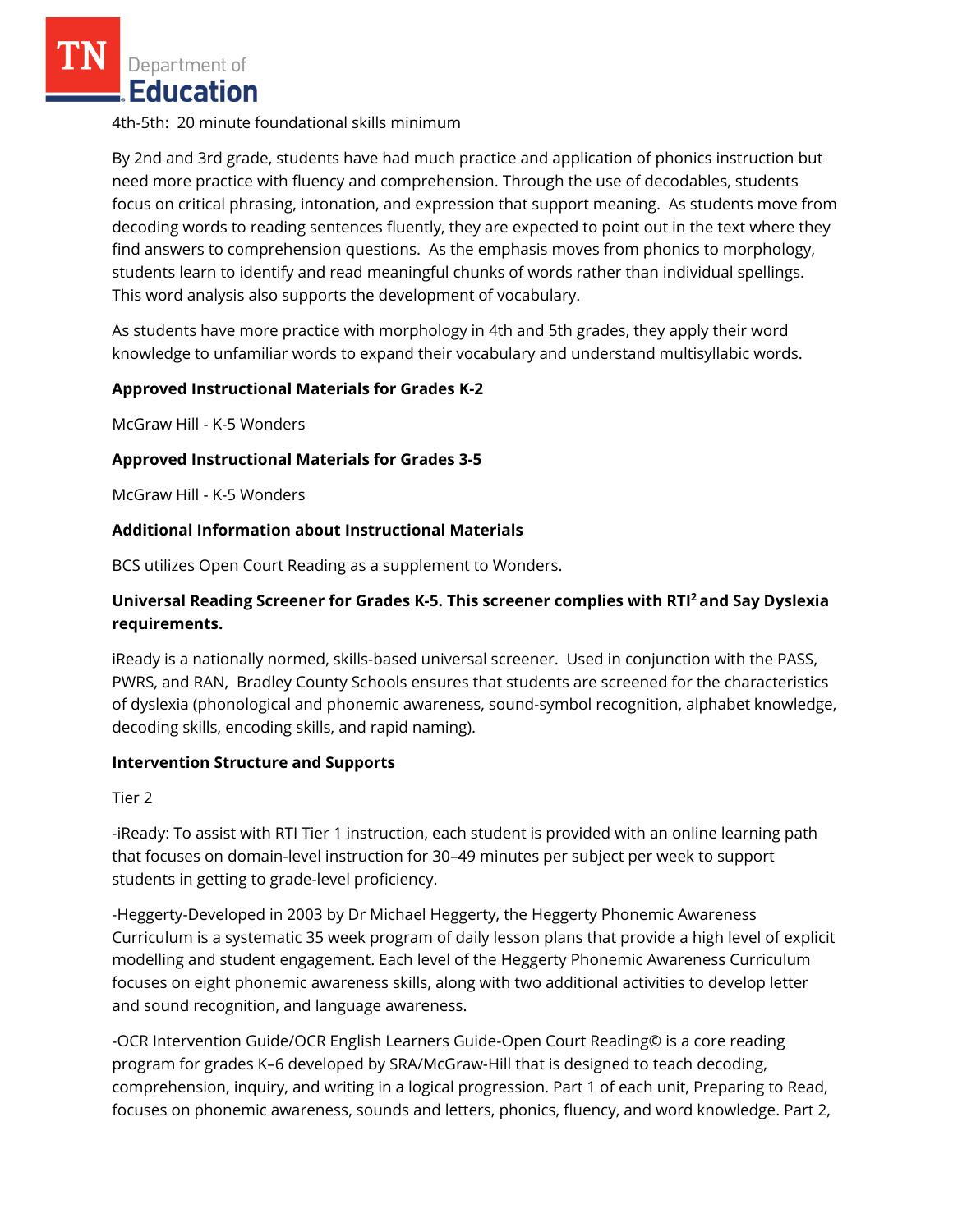Department of Education

Reading and Responding, emphasizes reading literature for understanding, comprehension, inquiry, and practical reading applications. Part 3, Language Arts, focuses on writing, spelling, grammar, usage, mechanics, and basic computer skills.

## Tiers 2 & 3

-Corrective Reading-Corrective Reading is designed to promote reading accuracy (decoding), fluency, and comprehension skills of students in third grade or higher who are reading below their grade level. The program has four levels that address students' decoding skills and six levels that address students' comprehension skills. All lessons in the program are sequenced and scripted.

-EIR-Early Intervention in Reading (EIR)® is a program designed to provide extra instruction to groups of students at risk of failing to learn to read. The program uses picture books to stress instruction in phonemic awareness, phonics, and contextual analysis, along with repeated reading and writing. In grades K, 1, and 2, the program is based on whole-class instruction, with additional small group instruction provided to struggling readers. In grades 3 and 4, the program consists of small group instruction for 20 minutes, four days a week.

-Read Naturally/Read Live-The Read Naturally® program is a supplemental reading program that aims to improve reading fluency, accuracy, and comprehension of students in elementary, middle, or high school or adults using a combination of texts, audio CDs, and computer software.

#### Tier 3

-Reading Mastery-Reading Mastery is a direct instruction program designed to provide explicit, systematic instruction in English language reading. The program begins by teaching phonemic awareness and sound-letter correspondence and moves into word and passage reading, vocabulary development, comprehension, and building oral reading fluency. Later lessons continue to emphasize accurate and fluent decoding while teaching students the skills necessary to read and comprehend and to learn from expository text. Lessons are designed to be fast-paced and interactive

#### **Parent Notification Plan/Home Literacy Reports**

Following analysis of data at the beginning of the school year, the BCS intervention coordinator works with school-level intervention specialists and coordinators to notify parents of students who are identified as needing intervention and of the upcoming support that will be provided. Bradley County Schools notifies parents in grades K-5 if their child is "at-risk" if they have a significant reading deficiency (as evidenced by students scoring in the 0-25th percentile) immediately after district schools complete the fall universal screening. Students' scores are communicated in parentfriendly language that provides a clear explanation of student skill gaps and the depth and extent of student needs. Parents are notified of the intervention their student will receive and the amount of time each day the student will receive services. This is coupled with a description of the importance of being able to read by the end of 3rd Grade. (See attached artifacts) The district defines how students are assessed and what a "significant reading deficiency" means. Each 4.5 weeks, the intervention specialist notifies parents regarding student progress or of lack of progress in the current intervention by sending a visual (graph) along with a clear explanation of how their child